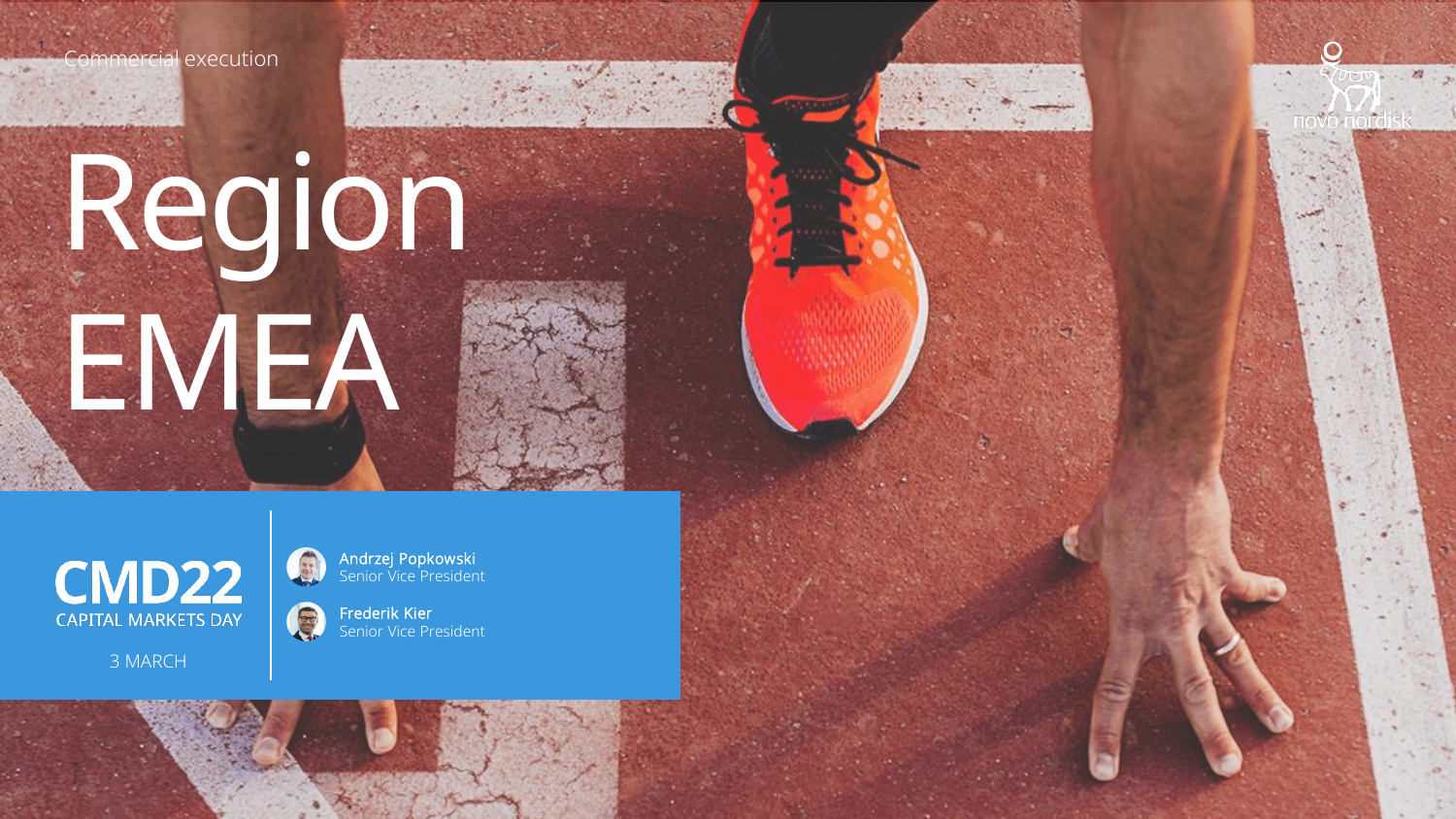## Forward-looking statements

Novo Nordisk's reports filed with or furnished to the US Securities and Exchange Commission (SEC), including the statutory Annual Report 2021 and Form 20-F, which both were filed with the SEC in February 2022 in continuation of the publication of this Annual Report 2021, this presentation, and written information released, or oral statements made, to the public in the future by or on behalf of Novo Nordisk, may contain forward-looking statements. Words such as 'believe', 'expect, 'may', 'will', 'plan', 'strategy', 'prospect', 'foresee', 'estimate', 'project', 'anticipate', 'can', 'intend', 'target' and other words and terms of similar meaning in connection with any discussion of future operating or financial performance identify forward-looking statements. Examples of such forward-looking statements include, but are not limited to:

- Statements of targets, plans, objectives or goals for future operations, including those related to Novo Nordisk's products, product research, product development, product introductions and product approvals as well as cooperation in relation thereto,
- Statements containing projections of or targets for revenues, costs, income (or loss), earnings per share, capital expenditures, dividends, capital structure, net financials and other financial measures,
- Statements regarding future economic performance, future actions and outcome of contingencies such as legal proceedings, and
- Statements regarding the assumptions underlying or relating to such statements.

These statements are based on current plans, estimates and projections. By their very nature, forward-looking statements involve inherent risks and uncertainties, both general and specific. Novo Nordisk cautions that a number of important factors, including those described in this presentation, could cause actual results to differ materially from those contemplated in any forward-looking statements.

Factors that may affect future results include, but are not limited to, global as well as local political and economic conditions, including interest rate and currency exchange rate fluctuations, delay or failure of projects related to research and/or development, unplanned loss of patents, interruptions of supplies and production, including as a result of interruptions or delays affecting supply chains on which Novo Nordisk relies, product recalls, unexpected contract breaches or terminations, government- mandated or market-driven price decreases for Novo Nordisk's products, introduction of competing products, reliance on information technology including the risk of cybersecurity breeches, Novo Nordisk's ability to successfully market current and new products, exposure to product liability and legal proceedings and investigations, changes in governmental laws and related interpretation thereof, including on reimbursement, intellectual property protection and regulatory controls on testing, approval, manufacturing and marketing, perceived or actual failure to adhere to ethical marketing practices, investments in and divestitures of domestic and foreign companies, unexpected growth in costs and expenses, failure to recruit and retain the right employees, failure to maintain a culture of compliance, epidemics, pandemics or other public health crises, and factors related to the foregoing matters and other factors not specifically identified herein.

For an overview of some, but not all, of the risks that could adversely affect Novo Nordisk's results or the accuracy of forward-looking statements in this Annual Report 2021, reference is made to the overview of risk factors in 'Risk management' of this Annual Report 2021.

Unless required by law, Novo Nordisk is under no duty and undertakes no obligation to update or revise any forward-looking statement after the distribution of this Annual Report 2021, whether as a result of new information, future events, or otherwise.

#### **Important drug information**

Victoza® and Ozempic® are approved for the management of type 2 diabetes only Saxenda<sup>®</sup> and Wegovy<sup>®</sup> are approved in the USA and the EU for the treatment of obesity only

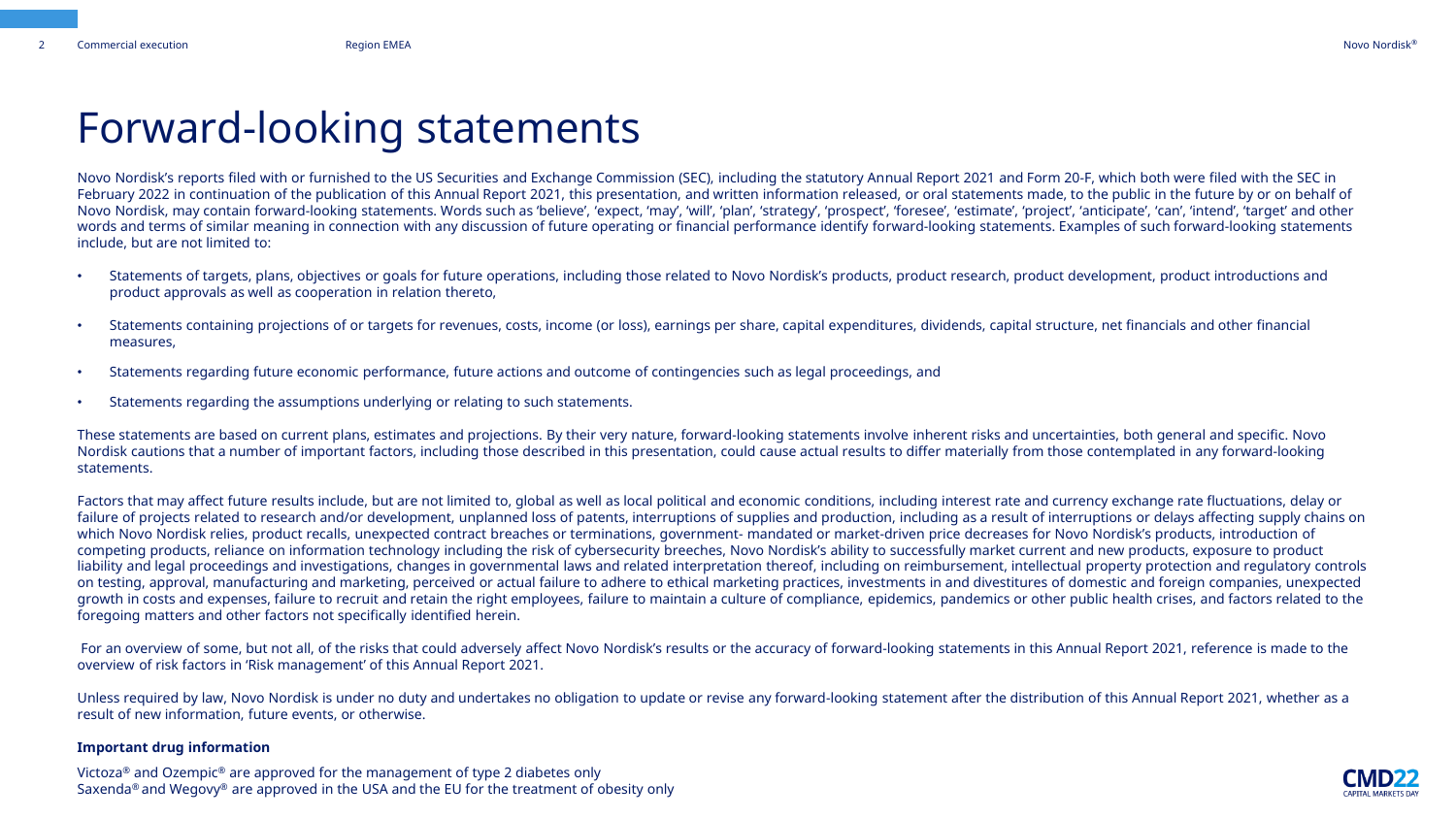## A diverse region with a large number of people living with diabetes and obesity



1CAGR calculated for 5-year period; Competitor insulin value market shares, as of Dec 2021: Novo Nordisk 48%, Sanofi 32% and Eli Lilly 16%; Competitor GLP-1 value market shares, as of Dec 2021: Novo Nordisk 59%, Eli Lilly <sup>2</sup>Obesity data for 2030 and 2045 are indicative as global estimates are not split per Region. It is estimated that a fourth of the population in 2045 may live with obesity

Sources: IQVIA MAT, Dec 2021 value figures; International Diabetes Federation: Diabetes Atlas 1st Edition 2000 and Diabetes Atlas 10th Edition 2021 (regions Africa, Europe, Middle East and North Africa, South and Central A Western Pacific ; EMEA: Europe, Middle East and Africa; NN: Novo Nordisk ; OAD: Oral anti-diabetic; MS: Market share

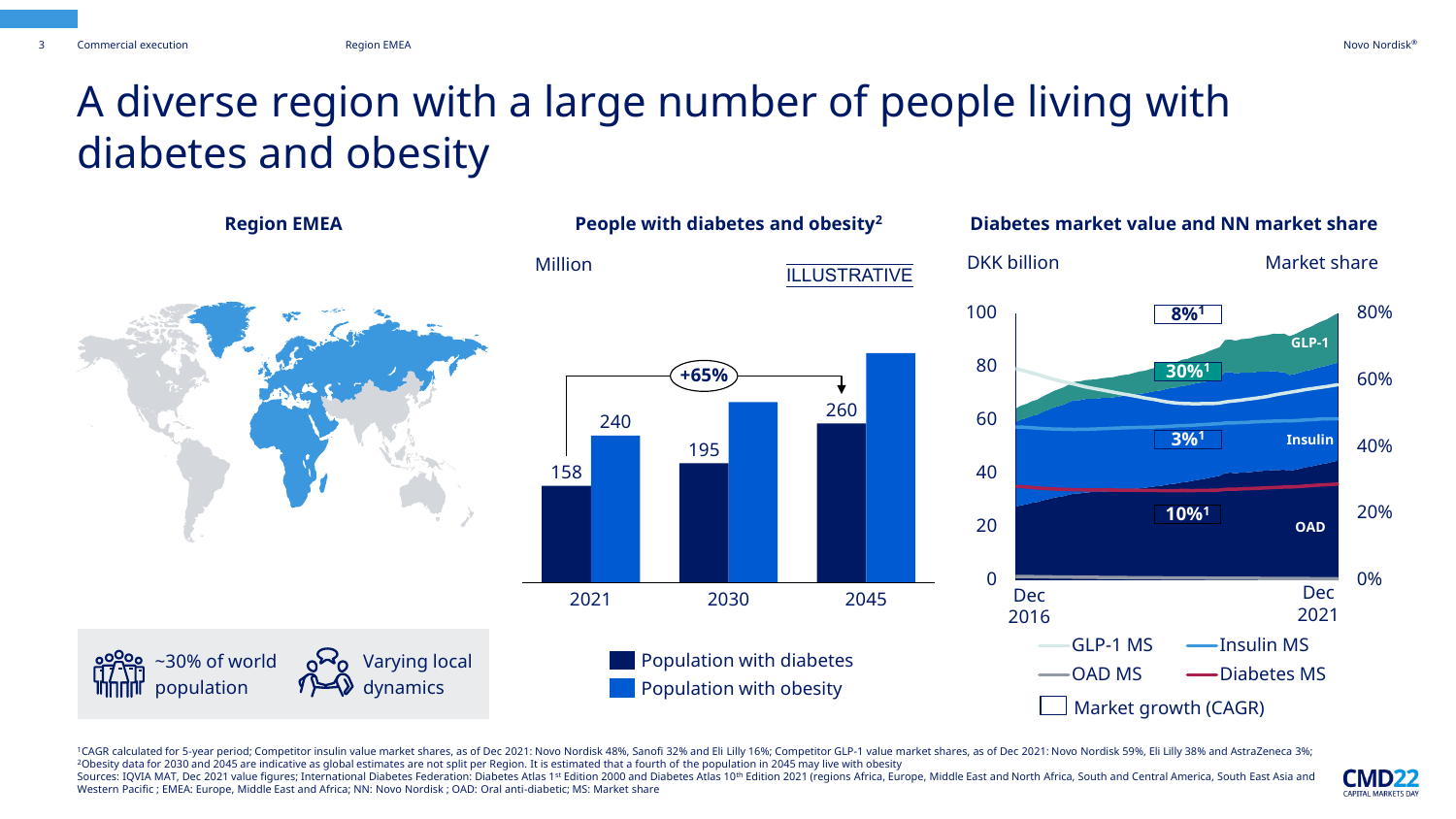## Region EMEA is managing a base of insulin and Rare disease while driving growth with GLP-1 and obesity



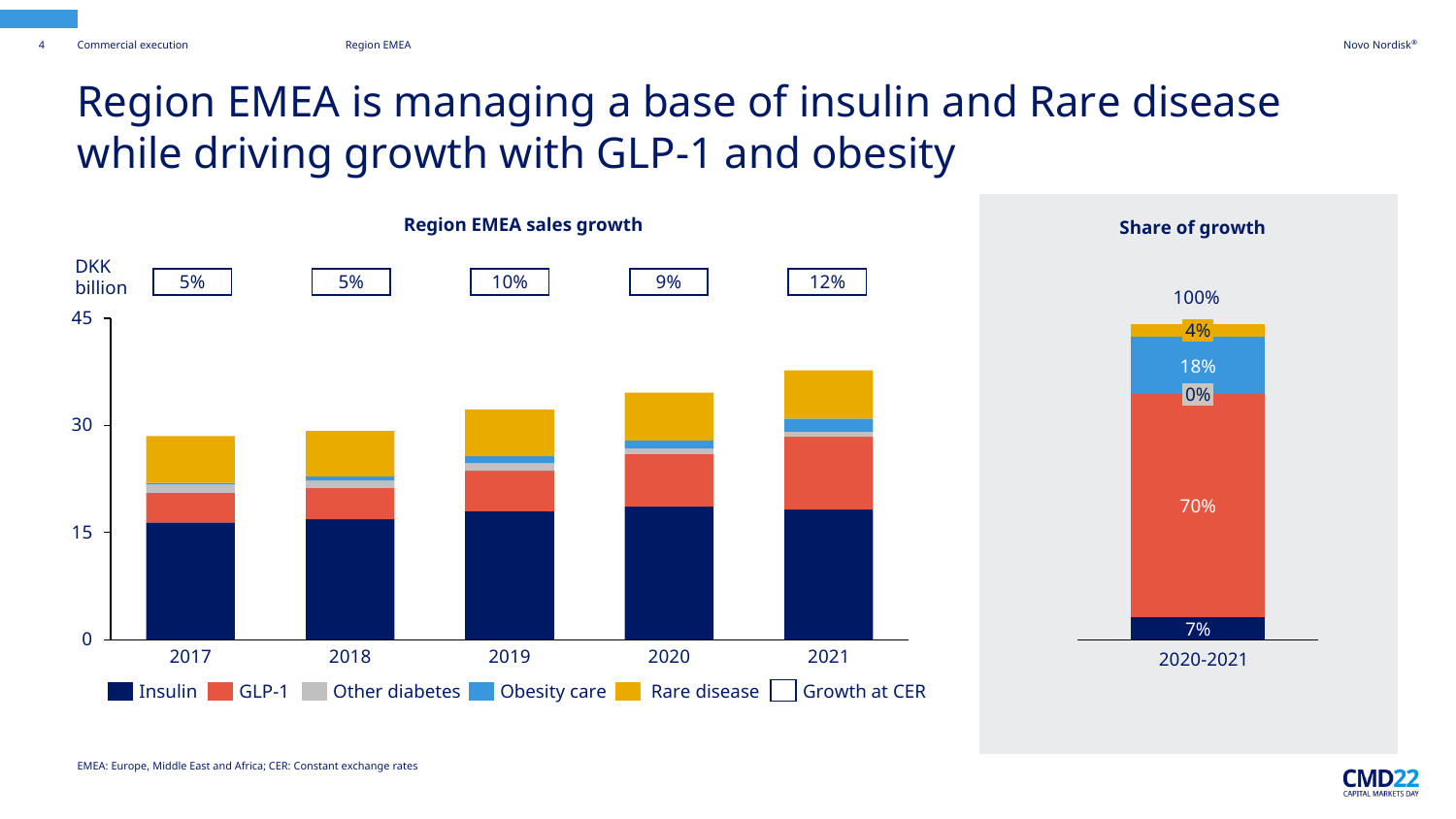Share of growth (value)

## Ozempic® share of growth has increased significantly since 2019, driven by strong commercial execution

59% 81% 86% 79% 16% 36% -50% 0% 50% 100% 150% 3% **COLECTE SET IN SUITE OF THE OTHER** ORDER TO A REPORT OF REPORT OF THE RYBELLS OF A LIGHT OF COLLECTE OF A LIGHT OF DET Jan 2019 Jan 2020 Dec 2021 Jan 2021 Jul 2021 Jul 2020 Jul 2020 Ozempic® value MS%: 36%

#### **GLP-1 value share of growth by brand in EMEA Ozempic® is tracking towards being the most used GLP-1 in EMEA**



"Other" includes exenatide, lixisenatide, albiglutide. Volume Market share accounted in 1,000 patients MS: Market share; NN: Novo Source: IQVIA, monthly, spot rate, value and volume (Latest data point: Dec 2021)

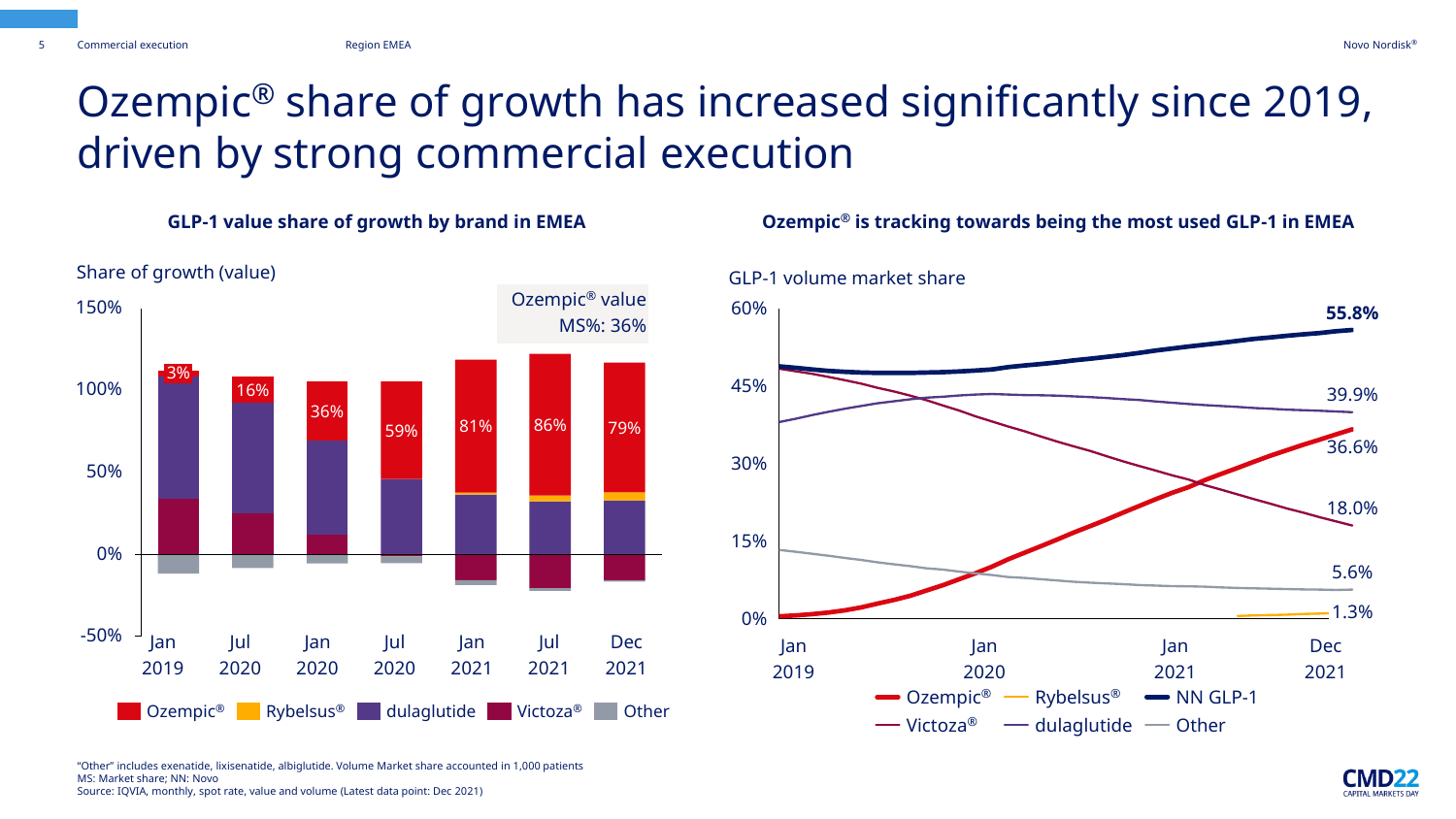## Modern OAD market represents a large opportunity, Rybelsus® is progressing with key launches to come



- **Rybelsus® uptake** :
	- Launch uptakes progressing but inhibited by COVID-19
- **"All in on Rybelsus®"**
	- **Positioning:** Establish Rybelsus® as the most effective oral anti-diabetic with **differentiated messaging** for endocrinologist vs general practitioners
	- **S&D investments:** Continuation of field force activity and tracking breadth and depth
	- **Ambition:** Aim to displace DPP-4i's

#### **Key launches in 2022 – represent ~25% of the MOAD market<sup>1</sup>**



Note: Rybelsus® is launched in 24 markets in EMEA, but data is only available for the markets shown.

<sup>1</sup> 25% includes the three most recent launches Spain, Italy and Russia. Modern OAD: Modern oral antidiabetics includes oral GLP-1, SGLT-2i and DPP-4i therapy segments. All figures are based on value. Source: IQVIA rolling 4 weeks, latest data as of Week ending 14th Jan 2022, Luxembourg not included. MS: Market share; S&D: Sales and distribution

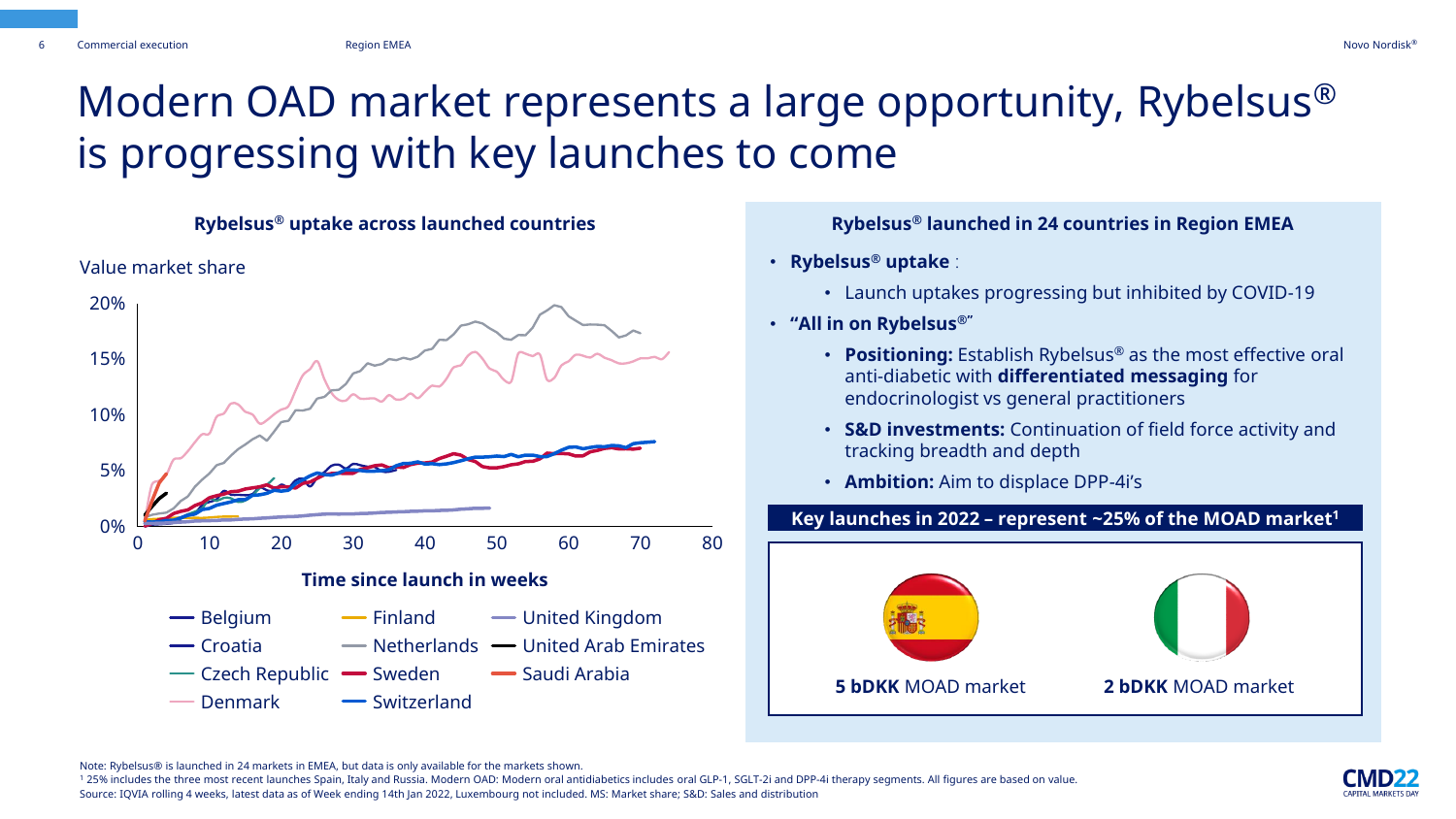7

## The obesity market is growing, yet only a fraction of people with obesity in Region EMEA are treated with a medication



<sup>1</sup>World Health Organization. Regional number is from 2021, but have been adjusted proportionally to give an estimate of 2016 numbers. See Obesity care presentation. 2 IQVIA, monthly, spot rate, value and volume (Latest data point: Dec 2021); Note that the value of 1.4bDKK is based on countries with IQVIA coverage S&D: Sales and distribution

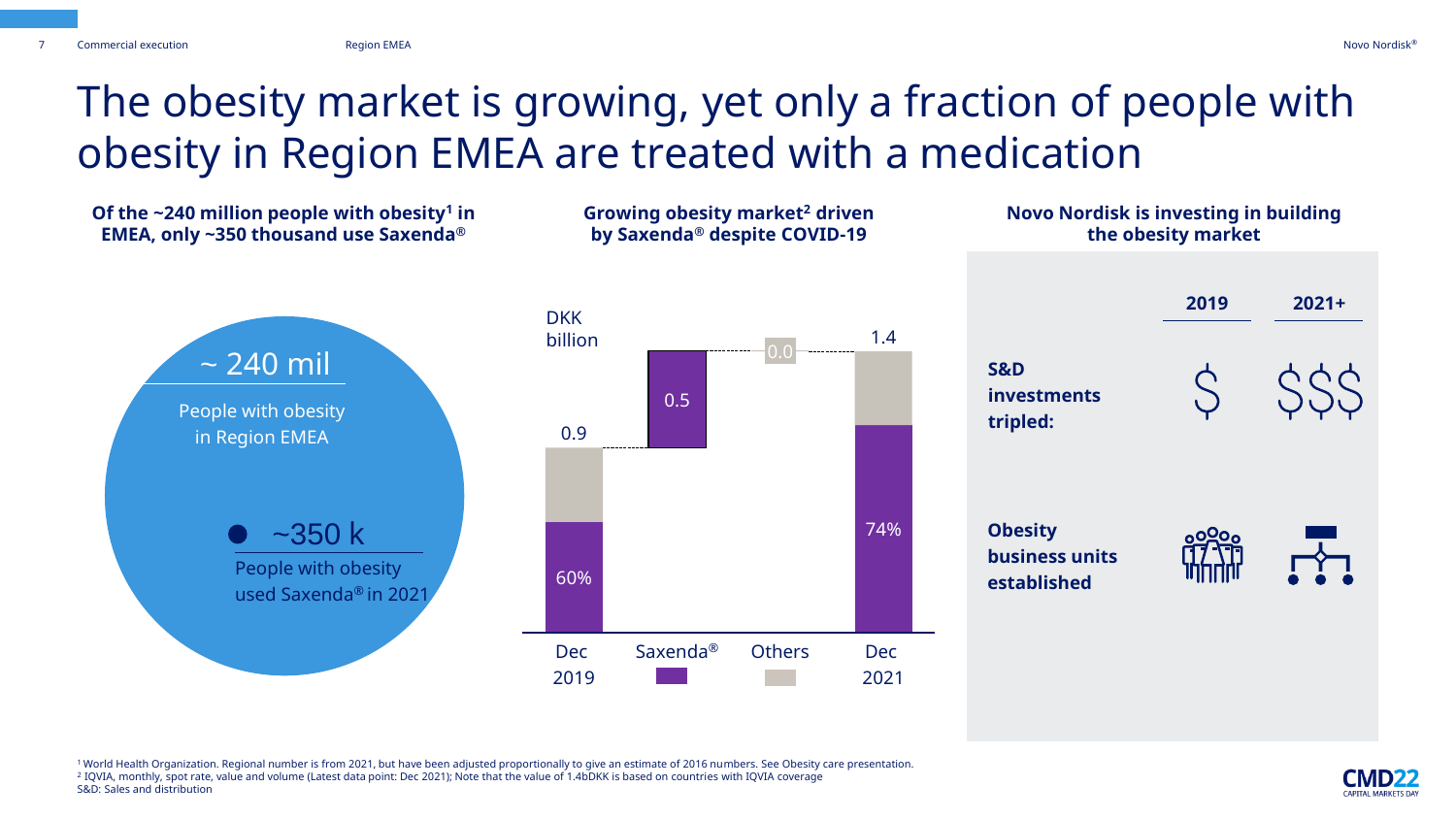# Investments and initiatives are in place across Region EMEA to increase treatment rates and preparing for Wegovy® launches

### Improve reimbursement and partnerships **Activating patients Engaging physicians**

Established **reimbursement** for select patient populations now in 10 countries<sup>1</sup>



While pursuing **strategic partnerships** to further improve OOP access in select markets

LloydsPharmacy

Driving awareness across Region EMEA countries via **Media Campaigns**



Launch of digital tools to help patients find HCPs who treat obesity with AOM **HCP Locator**

## **Digital HCP education**, e.g. in Israel



## Launch of the **Obesity and ME** institute



 $^1$  Additional Region EMEA countries with restricted reimbursement include: Turkey and Qatar.  $^2$ Israel is partially reimbursed with 50% co-pay after two dietician visits.  $^3$ Includes preliminary positive recommendatio HCP: Health care professional; AOM: Anti obesity medication; OOP: Out-of-pocket